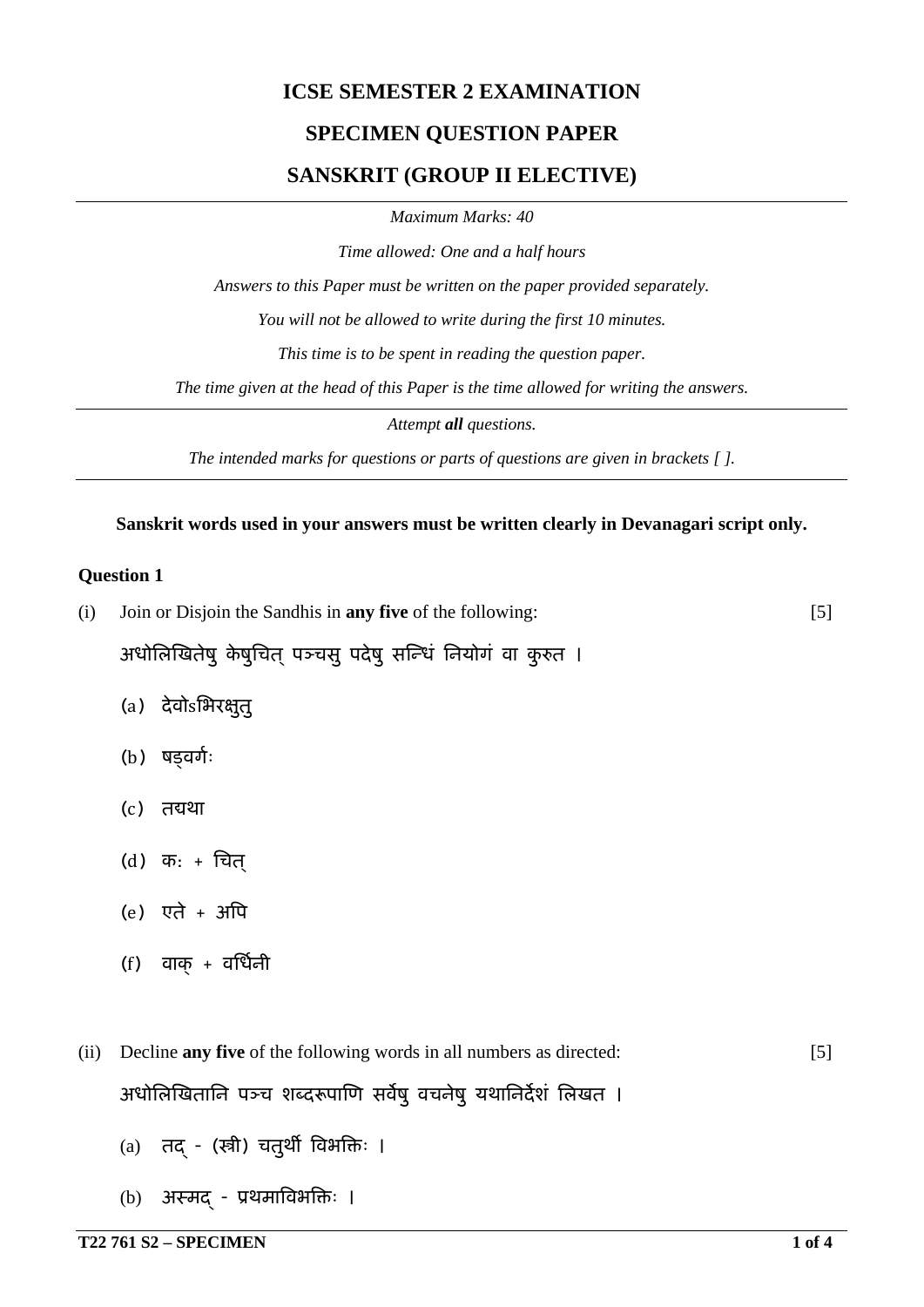- युष्मद सप्तमी विभक्तिः ।  $(c)$
- एतद (पु) पञ्चमी विभक्ति: ।  $(d)$
- तद् (न) प्रथमा विभक्तिः ।  $(e)$
- एतद (स्त्री) द्वितीया विभक्ति: ।  $(f)$

### **Question 2**

- Conjugate any five of the following roots in all numbers as directed:  $[5]$  $(i)$ अधोलिखितानि पञ्च धातुरूपाणि सर्वेषु वचनेषु यथानिर्देशं लिखत :-
	- वन्द् लङ्लकारः प्रथमपुरुषः ।  $(a)$
	- दृश् लोट्लकारः उत्तमपुरुषः ।  $(b)$
	- स्था लङ्लकार: मध्यमपुरुषः ।  $(c)$
	- कम्प् लोट्लकारः प्रथम पुरुषः ।  $(d)$
	- लिख् लङ्लकारः उत्तमपुरुषः ।  $(e)$
	- लभ् लोट लकारः प्रथमपुरुषः ।  $(f)$
- (ii) Correct any five of the following sentences:

अधोलिखितेषु केषुचित् पञ्च वाक्यानि संशोधयत ।

- बिडालस्य क्षीरं रोचते ।  $(a)$
- नीचानां सह सहवासं न करोत् ।  $(b)$
- भ्रमरः मकरन्दात् स्पृहयति ।  $(c)$
- लोकः परिसरमालिन्येन बिभेति।  $(d)$
- प्रासादं पुरतः राजमार्गःअस्ति ।  $(e)$
- जनकस्य समं पुत्रः आपणं गच्छति ।  $(f)$

 $\lceil 5 \rceil$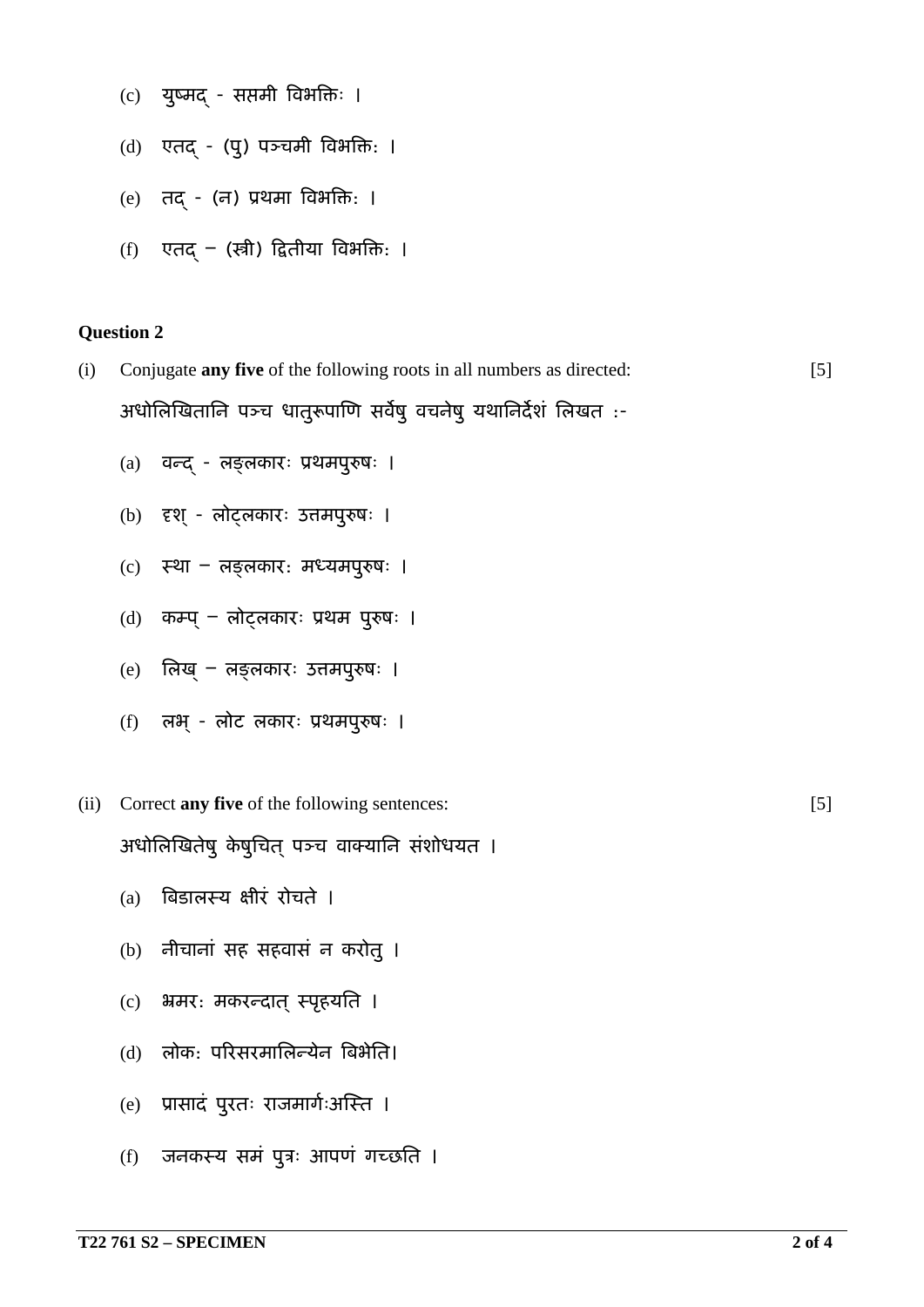### **Question 3**

(i) Fill in the blanks in **any five** sentences with the appropriative form of the words given in brackets: [5]

अधोलिखितानां केषाञ्चित पञ्च वाक्यानां कोष्ठगतशब्दस्य उचितं रूपं निर्माय

रिक्तस्थानं पूरयत ।

- (a) \_\_\_\_\_\_\_\_\_\_ चन्�ः �वराजते । (आकाश)
- $(b)$  बालकः \_\_\_\_\_\_\_\_\_\_ मस्तके अताडयत् । (दण्ड)
- (c) मित्रम \_\_\_\_\_\_\_\_\_\_\_\_\_ तं त्रायते । (कष्ट)
- (d) मीनः \_\_\_\_\_\_\_\_\_ ब�हः उत्पतित । (जल)
- (e) �ाचायर्ः \_\_\_\_\_\_\_\_\_\_ उपायनं ददाित । (युष्मद्)
- (f) \_\_\_\_\_\_\_\_\_ �वना मीनः न जीवित ।

(ii) Split or form words as necessary in **any five** of the following: [5] अधोलिखितेषु केषुचित् पञ्चसु प्रकृति – प्रत्यययोः यथापेक्षितं विभागं योगं वा िन�दर्शत ।

- $(a)$  पठ् + क्तवत् ।
- $(b)$  गम् + शतृ ।
- $(c)$  सेव् + शानच् ।
- (d) करणीय
- (e) ज्ञातव्य
- (f) गतवान्